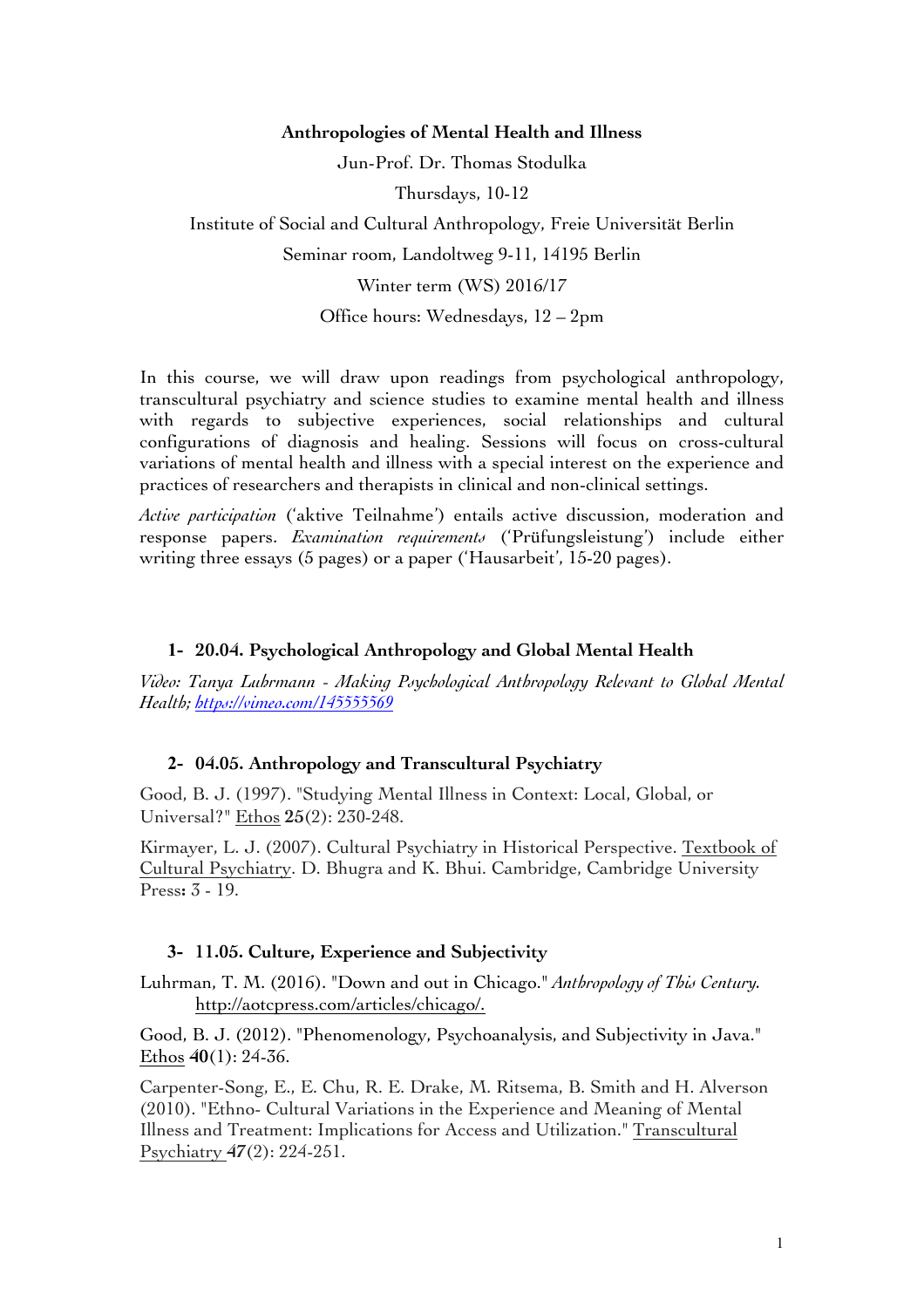# **4- 18.05. Narrative and Cognitive Approaches**

Groleau, D., A. Young and L. J. Kirmayer (2006). "The McGill Illness Narrative Interview (MINI): An Interview Schedule to Elicit Meanings and Modes of Reasoning Related to Illness Experience." Transcultural psychiatry **43**(4): 671 - 691.

Hollan, D. (2005). "Setting a New Standard: The Person-Centered Interviewing and Observation of Robert I. Levy." Ethos **33**(4): 459-466.

Quinn, N. (2008). How to Reconstruct Schemas People Share, from What They Say. Finding Culture in Talk : a Collection of Methods. N. Quinn. New York, Palgrave Macmillan**:** 35-81.

Weller, S. C. (2007). "Cultural Consensus Theory: Applications and Frequently Asked Questions." Field Methods **19**(4): 339-368.

## **5- 01.06. Critical Psychology, Neuroscience and Cultural Phenomenology**

*Video: Laurence Kirmayer: Critical Neuroscience; https://www.youtube.com/watch?v=MKTeELTa2EU*

Henrich, J., S. J. Heine and A. Norenzayan (2010). "The Weirdest People in the World?" Behavioral And Brain Sciences **33**(2/3): 1-75.

Csordas, T. (2015). Cultural Phenomenology and Psychiatric Illness. Re-Visioning Psychiatry Cultural Phenomenology, Critical Neuroscience, and Global Mental Health. L. J. Kirmayer, R. Lemelson and C. A. Cummings. Cambridge, Cambridge University Press**:** 117 - 140.

Kirmayer, L. J. (2015). Re-Visioning Psychiatry. Re-Visioning Psychiatry Cultural Phenomenology, Critical Neuroscience, and Global Mental Health. L. J. Kirmayer, R. Lemelson and C. A. Cummings. Cambridge, Cambridge University Press**:** 622- 660.

## **6- 08.06. 'Culture Bound Syndromes' and the Diagnostic and Statistical Manual of Mental Disorders (DSM-5)**

Geertz, H. (1968). "Latah in Java: A Theoretical Paradox." Indonesia(5): 93-104.

Lewis-Fernandez, R. and N. K. Aggarwal (2015). Psychiatric Classification Beyond the DSM. An Interdisciplinary Approach. Re-Visioning Psychiatry Cultural Phenomenology, Critical Neuroscience, and Global Mental Health. L. J. Kirmayer, R. Lemelson and C. A. Cummings. Cambridge, Cambridge University Press**:** 434-468.

Kirmayer, L. J. and N. Sartorius (2007). "Cultural Models and Somatic Syndromes." Psychosomatic Medicine **69**(9): 832-840.

## **7- 15.06. The Pharmaceutical Self**

Rose, N. (2003). "Neurochemical Selves." Society **41**(1): 46-59.

Ecks, S. (2005). "Pharmaceutical Citizenship: Antidepressant Marketing and the Promise of Demarginalization in India." Anthropology & Medicine **12**(3): 239-254.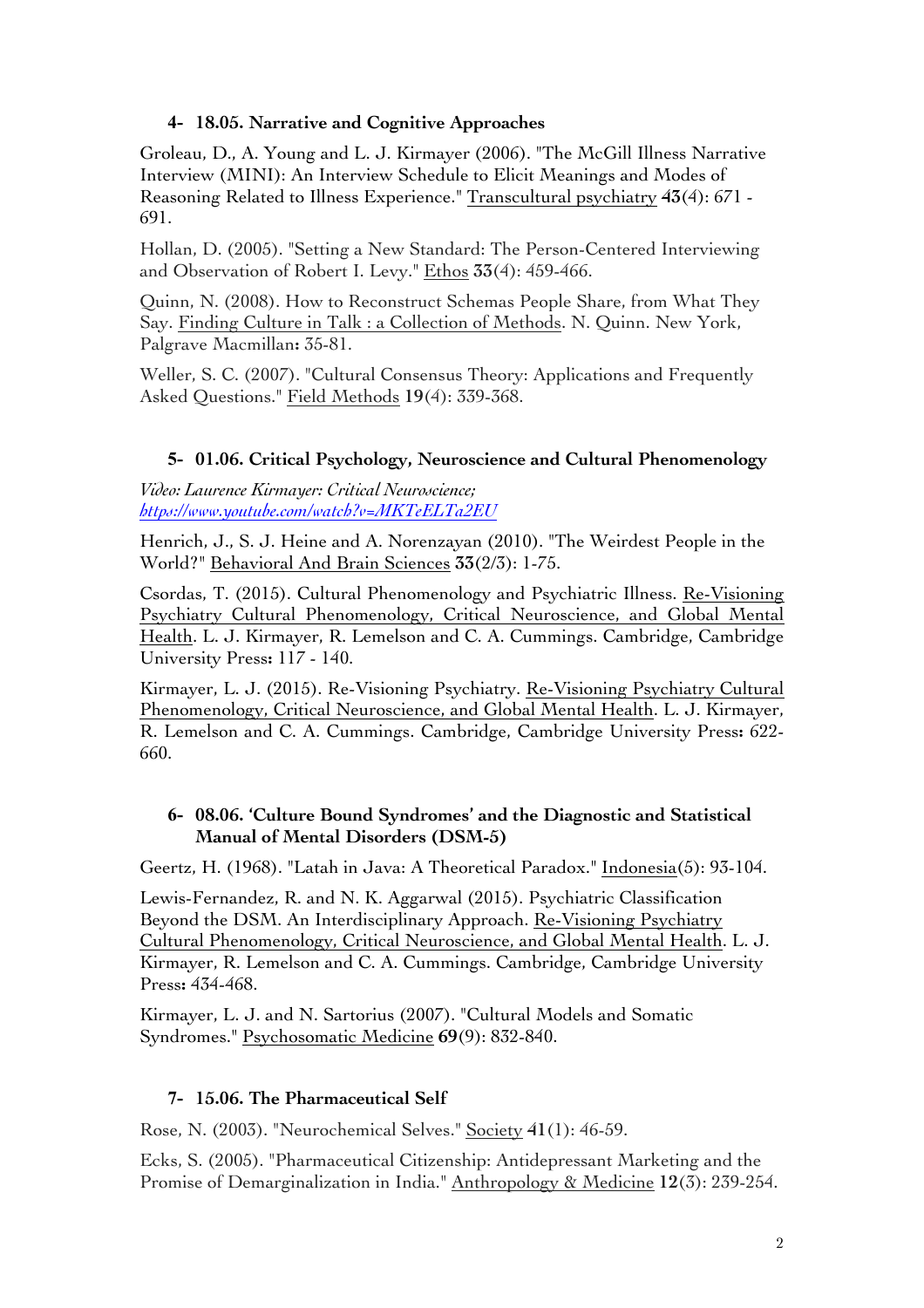Illouz, E. (2008). Saving the Modern Soul: Therapy, Emotions, and the Culture of Self-Help. Berkeley, Univ. of California Press.

## **8- 22.06. Researchers, Psychiatry and Psychiatrists**

Davies, J. (2014). Cracked: Why Psychiatry is Doing More Harm than Good. London, Icon.

Luhrmann, T. M. (2001). What's Wrong with the Patient? Of Two Minds: The Growing Disorder in American Psychiatry. New York, Knopf**:** 25-83.

Peutz, M. (2012). "'From Some Place Deep in You.' On Personal Connections Between Researcher and Research in Mental Health." Medische Anthropologie **24**(1): 179-193.

## **9- 29.06. Mental Illness in Indonesia**

*Film: Afflictions – Culture and Mental Illness in Indonesia*. Robert Lemelson. 2010/11.

Browne, K. (2001). "(Ng)amukRevisited: Emotional Expression and Mental Illness in Central Java, Indonesia." Transcultural Psychiatry **38**(2): 147-165.

Broch, H. B. (2001). "The Villagers'Reactions Towards Craziness: An Indonesian Example." Transcultural Psychiatry **38**(3): 275-305.

## **10- 06.07. Schizophrenia and voice-hearing**

Jenkins, J. H. (2015). Expressed Emotion and Conceptions of Mental Illness: Social Ecology of Families Living with Schizophrenia. Extraordinary Conditions: Culture and Experience in Mental Illness. Oakland, University of California Press: 96-139.

Jones, N. and T. M. Luhrman (2016). "Beyond the Sensory: Findings from an indepth Analysis of the Phenomenology of *Auditory Hallucinations* in Schizophrenia." Psychosis **8**(3): 191-202.

## **11- 13.07. Healing practices beyond the clinic**

Bierski, K. (2016). "Recovering Mental Health Across Outdoor Places in Richmond, London: Tuning, Skill and Narrative." Health and Place **40**: 137-144.

Sax, W. S. (2014). "Ritual Healing and Mental Health in India." Transcultural Psychiatry **51**(6): 829-849.

# **12- 20.07. Happiness and Well-being**

Hollan, D. (2009). Selfscapes of Wellbeing in a Rural Indonesian Village. Pursuits of Happiness: Well-being in Anthropological Perspective. G. Mathews and C. Izquierdo. New York, Berghahn Books: 211-227.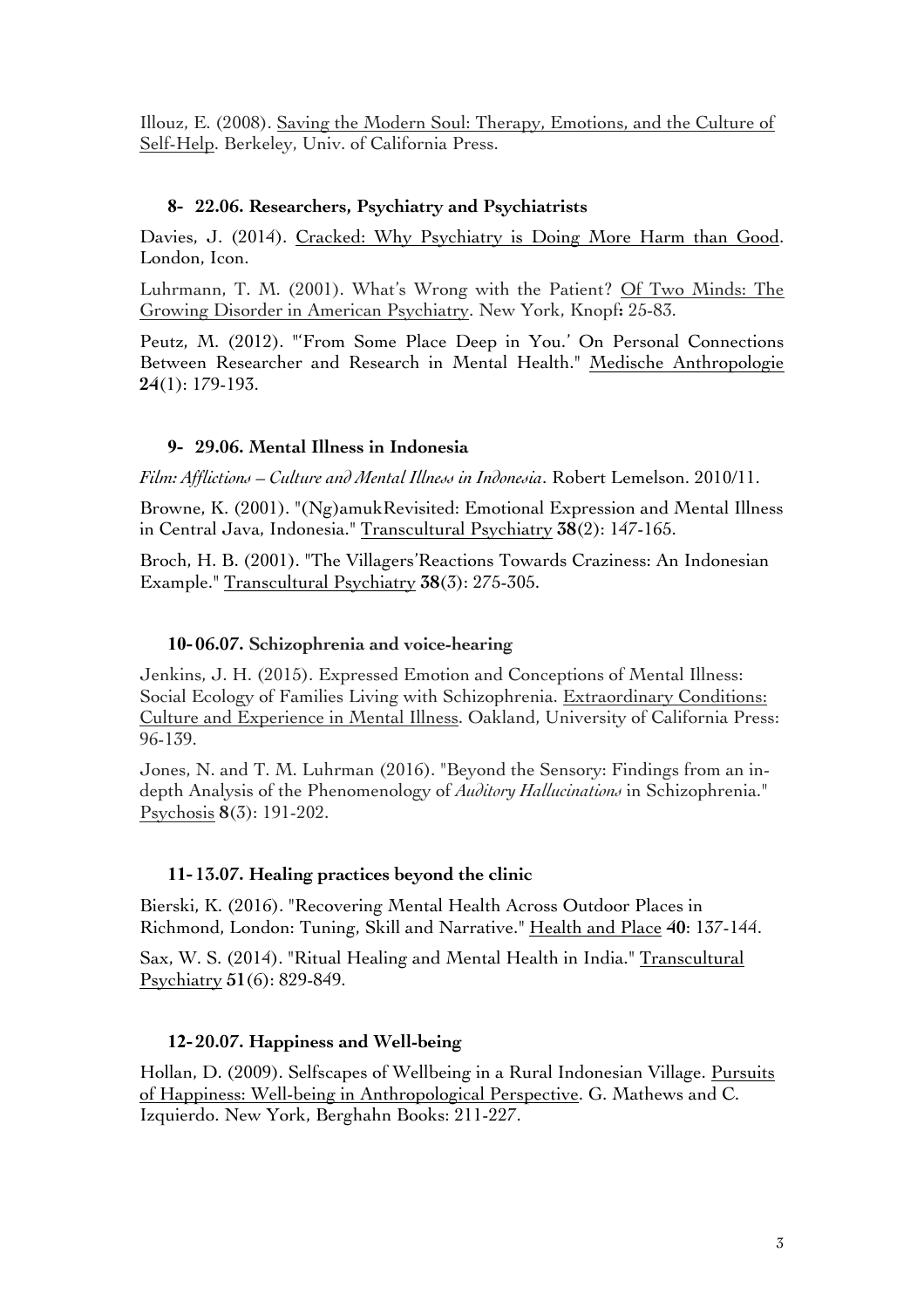Thin, N. (2009). Why Anthropology can ill Afford to Ignore Well-Being. Pursuits of Happiness: Well-being in Anthropological Perspective. G. Mathews and C. Izquierdo. New York, Berghahn Books**:** 23 - 44.

Johnston, B., E. Colson, D. Falk, G. St John, J. Bodley, B. McCay, A. Wali, C. Nordstrom and S. Slyomovics (2012). "On Happiness." American Anthropologist **114**(1): 6 -18.

Walker, H. and I. Kavedžija (2015). "Values of Happiness." HAU: Journal of Ethnographic Theory **5**(3): 1 -23.

#### **Further Reading**

Behrouzan, Orkideh. 2015. "Medicalization as a Way of Life The Iran-Iraq War and Considerations for Psychiatry and Anthropology" *Medical Anthropology Theory*. Accessed December 10 2015.

http://www.medanthrotheory.org/read/5774/medicalization-way-of-life.

Bruner, Jerome. 1997. "A Narrative Model of Self-Construction." *Annals of the New York Academy of Sciences* 818 (1): 145–61.

Cosmides, Leda, and John Tooby. 2010. "Consider the Source: The Evolution of Adaptations for Decoupling and Metarepresentations." In *Metarepresentations: A Multidisciplinary Perspective*, edited by Dan Sperber, 53–116. Oxford: Oxford University Press.

Cuellar, Jorge Enrique Buitrago. "Internally Displaced Columbains: The Recovery of Victims of Violence within a Psychosocial Framework." In *The Mental Health of Refugees : Ecological Approaches to Healing and Adaption* edited by Kenneth E. Miller and Lisa M. Rasco, 229 - 62. New York: Psychology Press, 2008.

Davidson, Larry. 1992. "Developing an Empirical-Phenomenological Approach to Schizophrenia Research" *Journal of Phenomenological Psychology* 23 (1): 3–15.

Davidson, Larry. 1994. "Phenomenological Research in Schizophrenia: From Philosophical Anthropology to Empirical Science." *Journal of Phenomenological Psychology* 25 (1): 104–30

de Jong, T. V. M. Joop "Public Mental Health, Traumatic Stress and Human Rights Violations in Low-Income Countries." In *Trauma, War, and Violence : Public Mental Health in Socio-Cultural Context* edited by T. V. M. Joop de Jong, 1 - 92. New York Kluwer Academic/Plenum Publishers, 2002.

de Put, Willem A. C. M. Van, and Eisenbruch Maurice. "The Cambodian Experience." In *Trauma, War, and Violence : Public Mental Health in Socio-Cultural Context / Edited by Joop De Jong*, edited by T. V. M. Joop de Jong, 93 - 155. New York: Kluwer Academic/Plenum Publishers, 2002.

DelVecchio Good, Mary-Jo, Hyde, Sandra T., Pinto, Sarah, Byron J. Good (eds.). 2008. Postcolonial Disorders. Berkeley: University of California Press.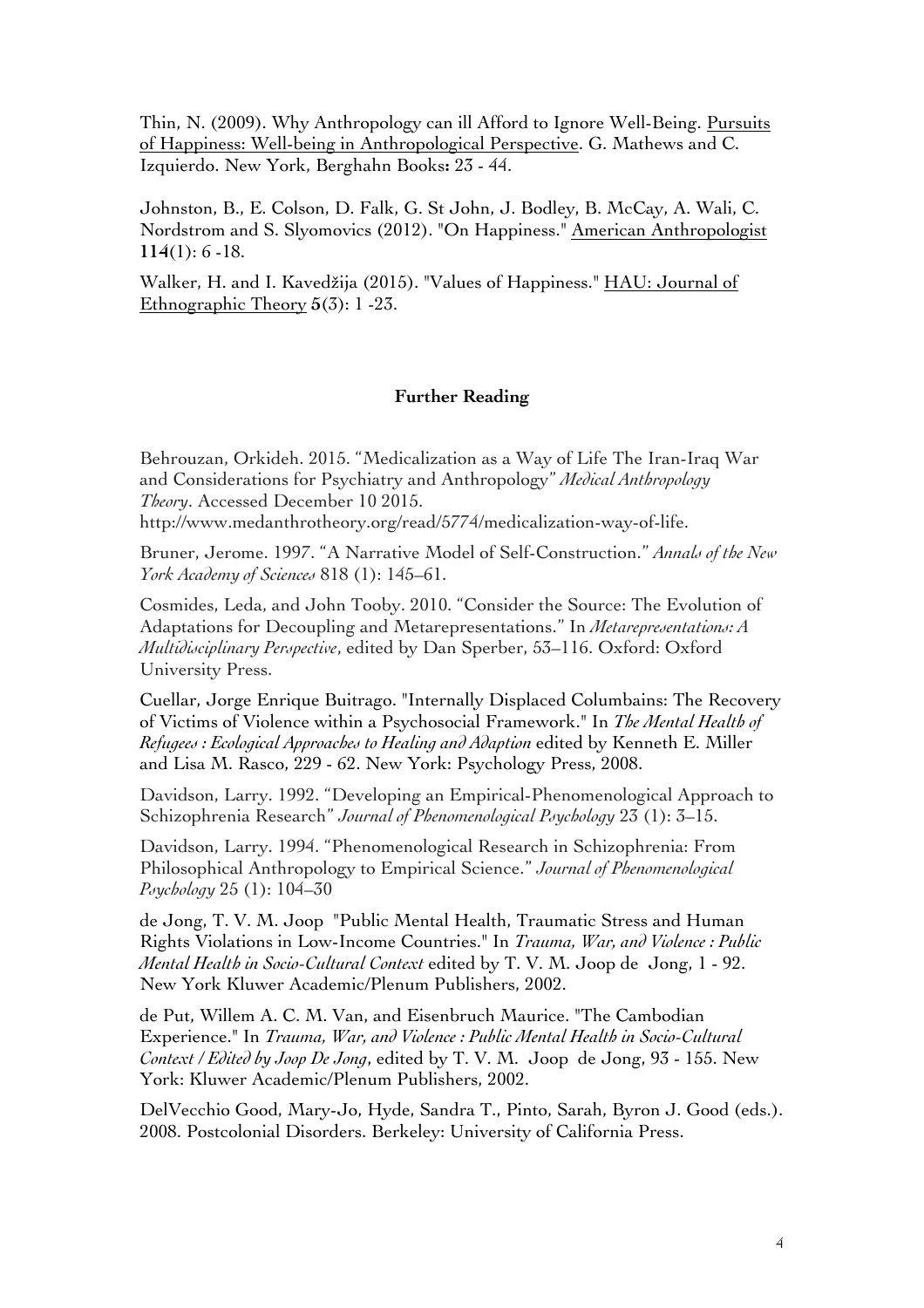Downey, Greg, and Daniel H. Lende. 2012. *The Encultured Brain an Introduction to Neuroanthropology*. Cambridge, Massachusets: MIT Press

Fassin, Didier, and Richard Rechtman. 2009. "An End to Suspicion." In *The Empire of Trauma: An Inquiry Into The Condition of Victimhood*, 77–98. Princeton: Princeton University Press.

Fletcher P.C, and Frith C.D. 2009. "Perceiving Is Believing: A Bayesian Approach to Explaining the Positive Symptoms of Schizophrenia." *Nat. Rev. Neurosci. Nature Reviews Neuroscience* 10 (1): 48–58.

Foucault, Michel. 2004. "15 January 1975." In *Abnormal: Lectures at the Collège de France, 1974-1975*, edited by Valerio Marchetti, Antonella Salomoni, Arnold I Davidson, and Graham Burchell. New York: Picador.

Goffman, Erving. 1968. "The Medical Model and Mental Hospitalization: Some Notes on the Vicissitudes of the Tinkering Trades." In *Asylums: Essays on the Social Situation of Mental Patients and Other Inmates*, 281–336. London: Penguin Books.

Good, Byron J. 1999. "Culture and Psychopathology: Directions for Psychiatric Anthropology." In *New Directions in Psychological Anthropology*, edited by Catherine A Lutz, Theodore Schwartz, and Geoffrey M. White, 181–205. Cambridge: Cambridge University Press.

Good, Byron J., Subandi, Mary-Jo DelVecchio Good. 2007. The Subject of Mental Illness Psychosis, Mad Violence, and Subjectivity in Indonesia. In: J. Biehl, B.J. Good, A. Kleinman (eds.), Subjectivity: ethnographic investigations. Pp. 243- 272. Berkeley: University of California Press.

Good, Byron. 2008. "Aesthetics, Rationality and Medical Anthropology." In *Medicine, Rationality, and Experience: An Anthropological Perspective*, 166–84. Cambridge: Cambridge University Press.

Griffith, James L., and Brandon A. Kohrt. 2016. "Managing Stigma Effectively: What Social Psychology and Social Neuroscience Can Teach Us." *Academic Psychiatry* 40 (2): 339–47

Hagen, Edward H. 2008. "Non-Bizarre Delusions as Strategic Deception." In *Medicine and Evolution: Current Applications, Future Prospects*, edited by Sarah Elton and Paul O'Higgins, 181–216. Boca Raton: Taylor & Francis.

Ingham, John M. "Collective Violence" In *Psychological Anthropology Reconsidered* 222 - 246. Cambridge: Cambridge University Press, 2000.

Ingham, John M. "Excentricity and violence" In *Psychological Anthropology Reconsidered* 144 - 166. Cambridge: Cambridge University Press, 2000.

Jenkins, Janis H. 2011. *Pharmaceutical Self: The Global Shaping of Experience in an Age of Psychopharmacology*. Santa Fe: School for Advanced Research Press.

Jenkins, Janis Hunter. 1991. "Anthropology, Expressed Emotion and Schizophrenia." *Ethos. Society for Psychological Anthropology* 19 (4): 387–431.

Kienzler, Hanna, and Zeina Amro. 2017. "'Unknowing'and Mental Health System Reform in Palestine." *Medical Anthropology Theory*. Accessed December 10 2015. http://www.medanthrotheory.org/read/5683/unknowing-mental-healthreform-palestine.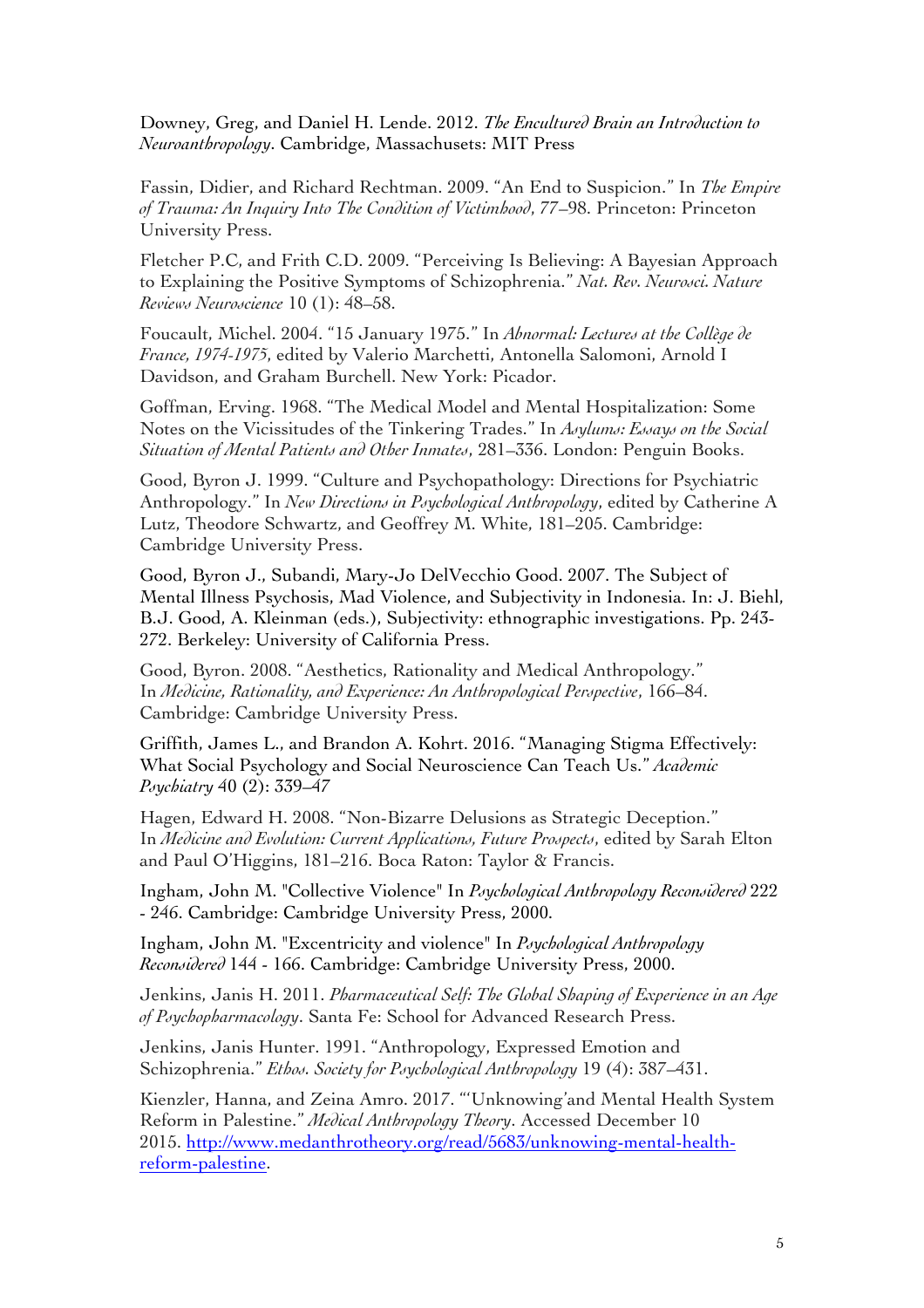Kirmayer, Laurence J., Lemelson, Robert and Barad, Mark (eds.) (2007). Understanding trauma: Integrating biological, clinical, and cultural perspectives. Cambridge: Cambridge University Press.

Kitayama, S. and A. Uskul (2011). "Culture, Mind, and the Brain: Current Evidence and Future Directions." Annual Review of Psychology **62**: 419 - 449.

Kleinman, Arthur, Leon Eisenberg, and Byron Good. 2006 [1978]. "Culture, Illness, and Care: Clinical Lessons From Anthropologic and Cross-Cultural Research." *FOCUS* 4 (1): 140–49.

Kleinman, Arthur. 1988. Rethinking Psychiatry: From Cultural Category to Personal Experience. New York: Free Press.

Kohrt, Brandon A., Mark J.D. Jordans, Suraj Koirala, and Carol M. Worthman. 2015. "Designing Mental Health Interventions Informed by Child Development and Human Biology Theory: A Social Ecology Intervention for Child Soldiers in Nepal: Designing Mental Health Interventions." *American Journal of Human Biology* 27 (1): 27–40.

Kostelny, Kathleen, and Michael Wessels. "Internally Displaced East Timorese: Challenges and Lessons of Large-Scale Emergency Assistance." In *The Mental Health of Refugees : Ecological Approaches to Healing and Adaption* edited by Kenneth E. Miller and Lisa M. Rasco, 187-228. New York: Psychology Press, 2008.

Lauzon, Gilles, and Ellen Corin. 1994. "From Symptoms to Phenomena: The Articulation of Experience in Schizophrenia." *Journal of Phenomenological Psychology* 25 (1): 3–50.

Lauzon, Gilles, and Ellen Corin. 1994. "From Symptoms to Phenomena: The Articulation of Experience in Schizophrenia." *Journal of Phenomenological Psychology* 25 (1): 3–50.

Le Roy, Jaak. "How Can Participation of the Community and Traditional Healers Improve Primary Health Care in Kinshasa, Congo?". In *Trauma, War, and Violence : Public Mental Health in Socio-Cultural Context / Edited by Joop De Jong*, edited by T. V. M. Joop de Jong, 405 - 39. New York: Kluwer Academic/Plenum Publishers, 2002.

Lovell, A. M., and E. Susser. 2014. "What Might Be a History of Psychiatric Epidemiology? Towards a Social History and Conceptual Account." *International Journal of Epidemiology* 43 (1): i1–5.

Lovell, Anne M. 1997. "'The City Is My Mother': Narratives of Schizophrenia and Homelessness." *American Anthropologist.* 99 (2): 355–68. **(pdf available)**

Luhrmann, T. M. "Diversity Within the Psychotic Continuum." *Schizophrenia Bulletin* 43 (1): 27–31.

Luhrmann, T. M. 2001. "What's Wrong with the Patient?" In *Of Two Minds: An Anthropologist Looks at American Psychiatry*, 25–84. New York: Vintage Books. **(**

Luhrmann, T. M., R. Padmavati, H. Tharoor, and A. Osei. 2015. "Differences in Voice-Hearing Experiences of People with Psychosis in the USA, India and Ghana: Interview-Based Study" *The British Journal of Psychiatry* 206 (1): 41–44.

Luhrmann, Tanya Marie. 2012. "Beyond the Brain." *The Wilson Quarterly* 36: 28– 34.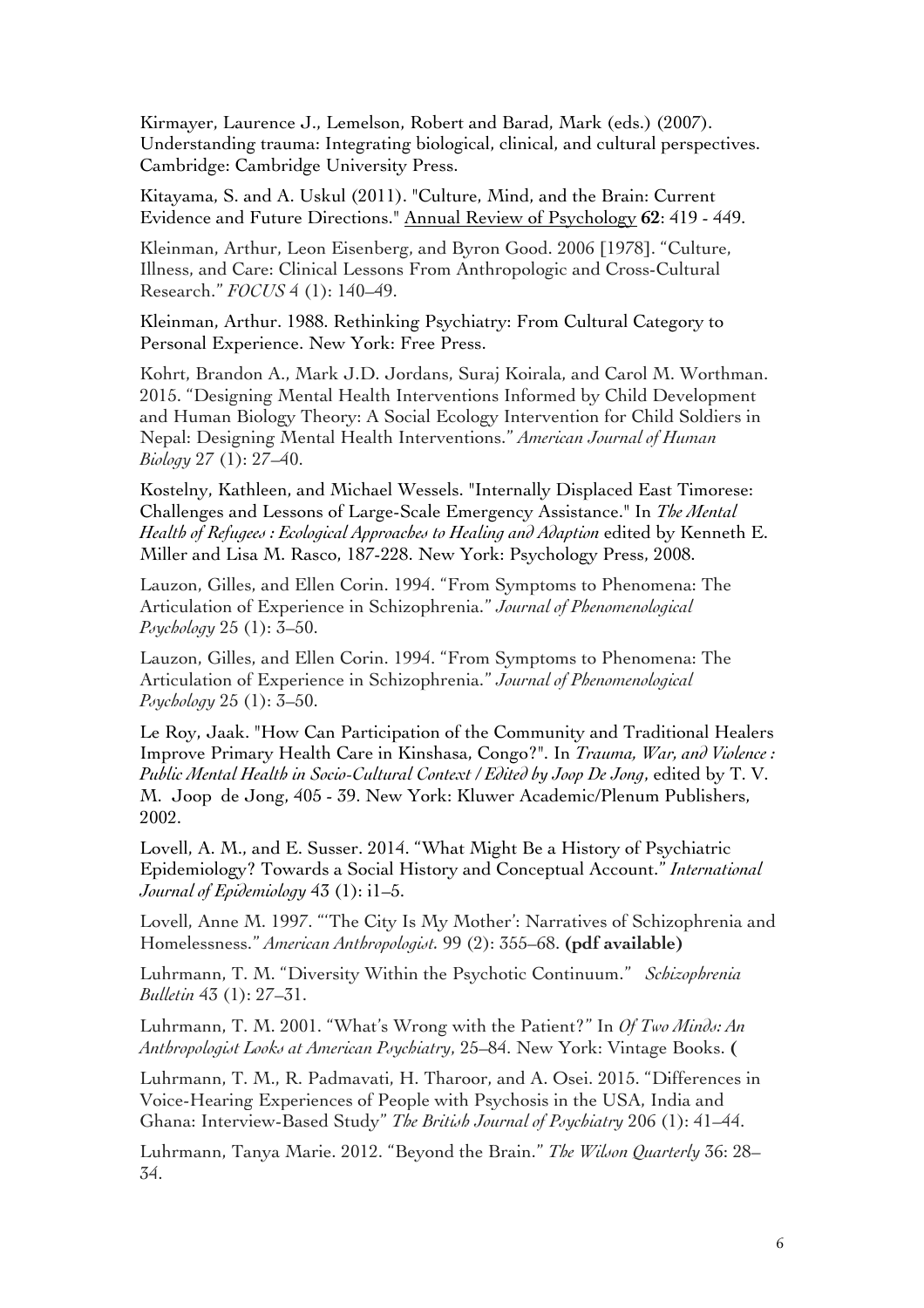Obeyesekere, Gannath (1985). Depression, Buddhism, and the work of culture in Sri Lanka. In: A. Kleinman and B. J. Good (eds.), *Culture and depression: studies in the anthropology and cross-cultural psychology of affect and disorder* (pp. 134-152). Berkeley/Los Angeles, University of California Press.

Rasco, Lisa M., and Kenneth E. Miller. "Innovations, Challenges, and Critical Issues in the Development of Ecological Mental Health Interventions with Refugees." In *The Mental Health of Refugees : Ecological Approaches to Healing and Adaption* edited by Kenneth E. Miller and Lisa M. Rasco, 375 - 416. New York: Psychology Press, 2008.

Roepstorff, A. and C. Frith (2012). "Neuroanthropology or Simply Anthropology? Going Experimental as Method, as Object of Study, and as Research Aesthetic." *Anthropological Theory* **12**(1): 101-111.

Scheper-Hughes, N. 2014. "The Militarization and Madness of Everyday Life" *South Atlantic Quarterly* 113 (3): 640–55.

Scheper-Hughes, Nancy, and Anne M Lovell. 1986. "Breaking the Circuit of Social Control: Lessons in Public Psychiatry from Italy and Franco Basaglia." *Social Science & Medicine Social Science & Medicine* 23 (2): 159–78.

Scheper-Hughes, Nancy. 1979. "Saints, Scholars and Schizophrenics." In *Saints, Scholars, and Schizophrenics: Mental Illness in Rural Ireland*, 134–71. Berkeley: University of California.

Scheper-Hughes, Nancy. 2000. "Ire in Ireland." *Ethnography* 1 (1): 117–40.

Schulze, Beate, and Matthias C. Angermeyer. 2003. "Subjective Experiences of Stigma. A Focus Group Study of Schizophrenic Patients, Their Relatives and Mental Health Professionals." *Social Science & Medicine* 56 (2): 299–312

Stodulka, Thomas. 2016. *Coming of Age on the Streets of Java – Coping with Marginality, Stigma and Illness*. Bielefeld: transcript.

Stodulka, Thomas. *forthcoming*. "Yogyakarta 'Street Careers' - Feelings of Belonging, Shifted Experience and Stigma Attunement". *Antropologia*, Special Issue edited by Silvia Vignato and Giuseppe Bolotta.

Tandon, R, M Keshavan, and H Nasrallah. 2008. "Schizophrenia, 'Just the Facts' What We Know in 2008. 2. Epidemiology and Etiology" *Schizophrenia Research* 102  $(1-3): 1-18.$ 

Trostle, James A. 2005. "The Origins of an Integrated Approach in Anthropology and Epidemiology" In *Epidemiology and Culture: Cambridge Studies in Medical Anthropology*, 21–41. Cambridge: Cambridge University Press.

Weine, Stevan, Suzanne Feetham, Yasmina Kulauzovic, Sanela Besic, Alma Lezic, Aida Mujagic, Jasmina Muzurovic*, et al.* "Internally Displaced East Timorese: Challenges and Lessons of Large-Scale Emergency Assistance." In *The Mental Health of Refugees : Ecological Approaches to Healing and Adaption* edited by Kenneth E. Miller and Lisa M. Rasco, 263 - 94. New York: Psychology Press, 2008.

Wessels, Michael, and Carlinda Monteiro. "Internally Displaced Angolans: A Child-Focused, Community-Based Intervention." In *The Mental Health of Refugees : Ecological Approaches to Healing and Adaption* edited by Kenneth E. Miller and Lisa M. Rasco, 67-94. New York: Psychology Press, 2008.